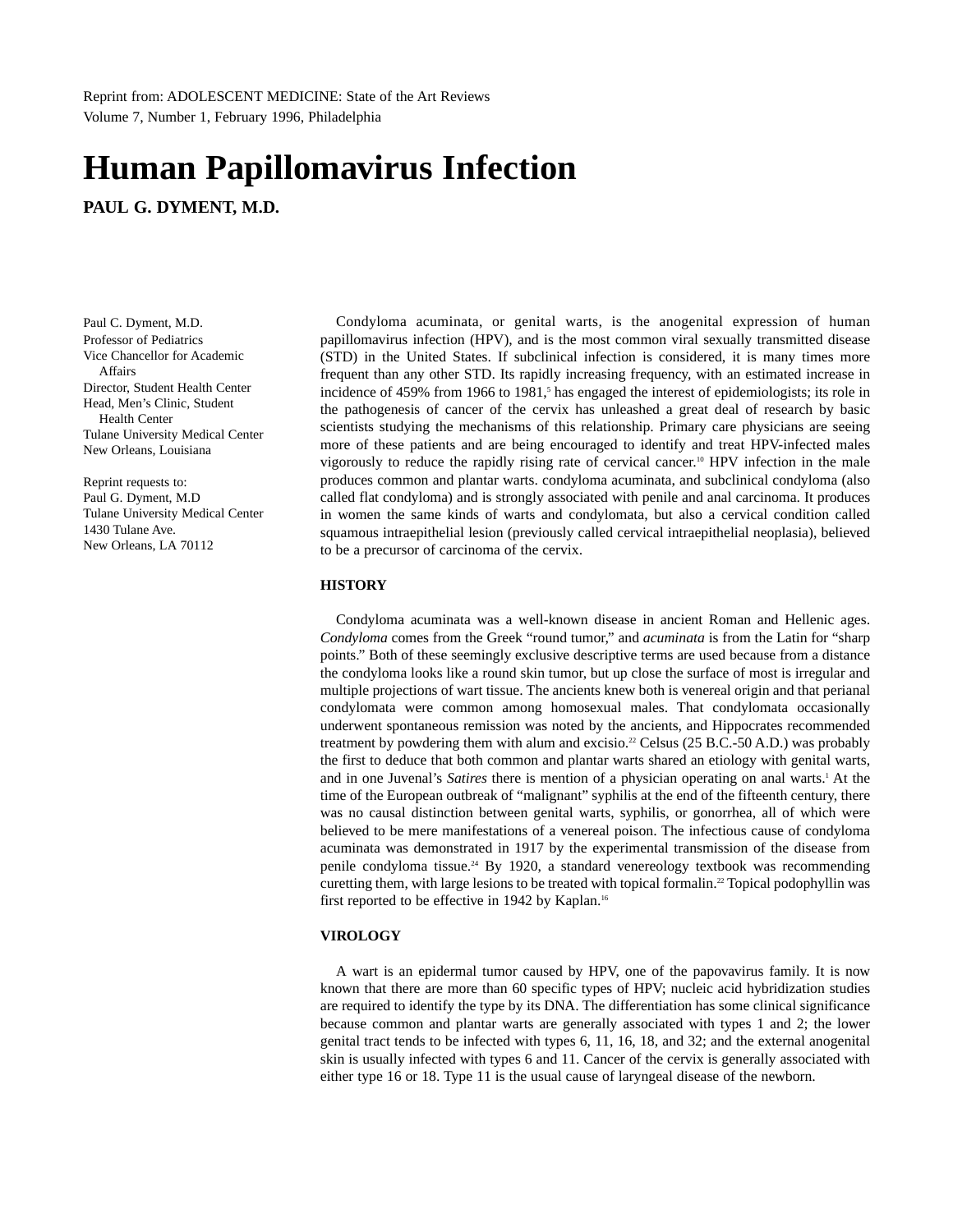There are several kinds of nucleic acid hybridization tests for HPV differentiation: Southern blot hybridization, dot-blot hybridization, in situ hybridization of tissue sections, and the polymerase chain reaction (PCR). Schneider and Grubert<sup>27</sup> reviewed these methods with particular attention to their degree of sensitivity, specificity, and cost. The PCR is the most sensitive method and can detect as few as 10 to 100 copies of the genome, but this hypersensitivity can lead to false-positive results because of low-level contamination with extraneous HPV sequences.<sup>29</sup> Although a dot-blot hybridization test on a biopsy or endourethral swab specimen is available commercially to American physicians (Roche Diagnostic Laboratories throughout the United States), its cost, \$104 (1995), and the fact that knowing the specific type does not affect the treatment plan make this a rarely used test outside of a research project. Unfortunately, the virus cannot be propagated in tissue culture.

# **IMMUNOLOGY**

No reagents are available to test for either the body's humoral or cellular immune responses to HPV. Epidemiologic studies of HPV infection are therefore hampered by the lack of a type-specific antibody assay able to detect evidence of past infection. Warts do increase in size and number, however, when there are deficient numbers of T cells, and biopsy specimens of regressing warts show evidence of cellular immune response, so this is presumably the principal defense.<sup>18</sup>

# **EPIDEMIOLOGY**

The first modern study demonstrating the sexual route of transmission of HPV was in 1954, when Barrett and colleagues<sup>2</sup> observed 24 women with genital warts, all of which had appeared within 4 to 6 weeks of the patients' husbands return form the Korean War. All of these men admitted to sexual contact with women in the Far East, and all of them had recently had penile warts.

It is now known, however, that visible warts are "only the tip of the iceberg." A West German study of normal men, mostly blood donors, tested exfoliated penile skin samples for HPV DNA.<sup>14</sup> It showed that 8% of 356 men between ages of 16 and 35 years had HPV DNA detected but only 2% of 174 men between 36 and 85 years of age. In another study of 80 male college students attending a college health service in Vermont, HPV-DNA was shown to be present in the exfoliated skin cells of 11%, and another 2% had clinically apparent condylomata.<sup>11</sup> This frequency can be compared with the much higher percentage of inapparent clinical infection in sexually active young women in the United States. Rosenberg and associates<sup>26</sup> reported a 54% prevalence rate of HPV DNA detected in Papanicolaou smears of women with multiple lifetime sexual partners who were attending an Adolescent Clinic in the Bronx, New York. They found that only 8% of the HPV-infected patients had clinically evident condyloma acuminata.

A review of the epidemiologic data by Koutsky and colleagues<sup>19</sup> in 1988 concluded that in the United States there was a 10% prevalence of genital HPV infection among men and women ages 15 to 49 years. One percent have condylomata, 2% have lesions visible only by magnification with a colposcope or magnifying glass, and 7% have clinically inapparent infection. Many of the latter, if tested for acetowhitening (see subsequently), might have become apparent as subclinical disease. In women, the presence of HPV DNA is inversely related to age, with the highest prevalence in those under 25 years of age.

HPV is readily transmitted during genital-genital contact, and moisture and abrasion of the epithelial surface probably enhance transmission. The incubation period varies from 3 weeks to 9 months or more, with the average being 3 months. There are anecdotal reports, however, of HPV infection appearing in one partner after several years of monogamy, suggesting the probability that on occasion the incubation period may be several years before visible disease is recognized. Transmission by fomites such as towels or toilet seats is believed to be possible but extremely infrequent because it is rarely seen in nonsexually active people such as children.

Most male sexual partners of women with condylomata or cervical cytology changes of HPV (i.e., *dysplasia* or squamous intraepithelial lesion) have clinically apparent condylomata if an acetoenhanced androscope is used to examine them.25

# **ONCOGENESIS**

Many data link HPV infection to genital cancer, including the following:

1. Since the 1970s, it has been apparent that HPV could produce in the cervical epithelium a progression of cytologic changes from precancerous koilocytic lesions to dysplasias, intraepithelial neoplasia, and invasive carcinomas.<sup>23</sup>

2. It is known that carcinoma of the cervix has features of a STD because its major risk factors include having multiple sex partners and having first intercourse at an early age.15

3. More than 90% of cervical cancer specimens contain HPV genomes, 70% of them types 16 and 1812 These genomes are also present in metastases.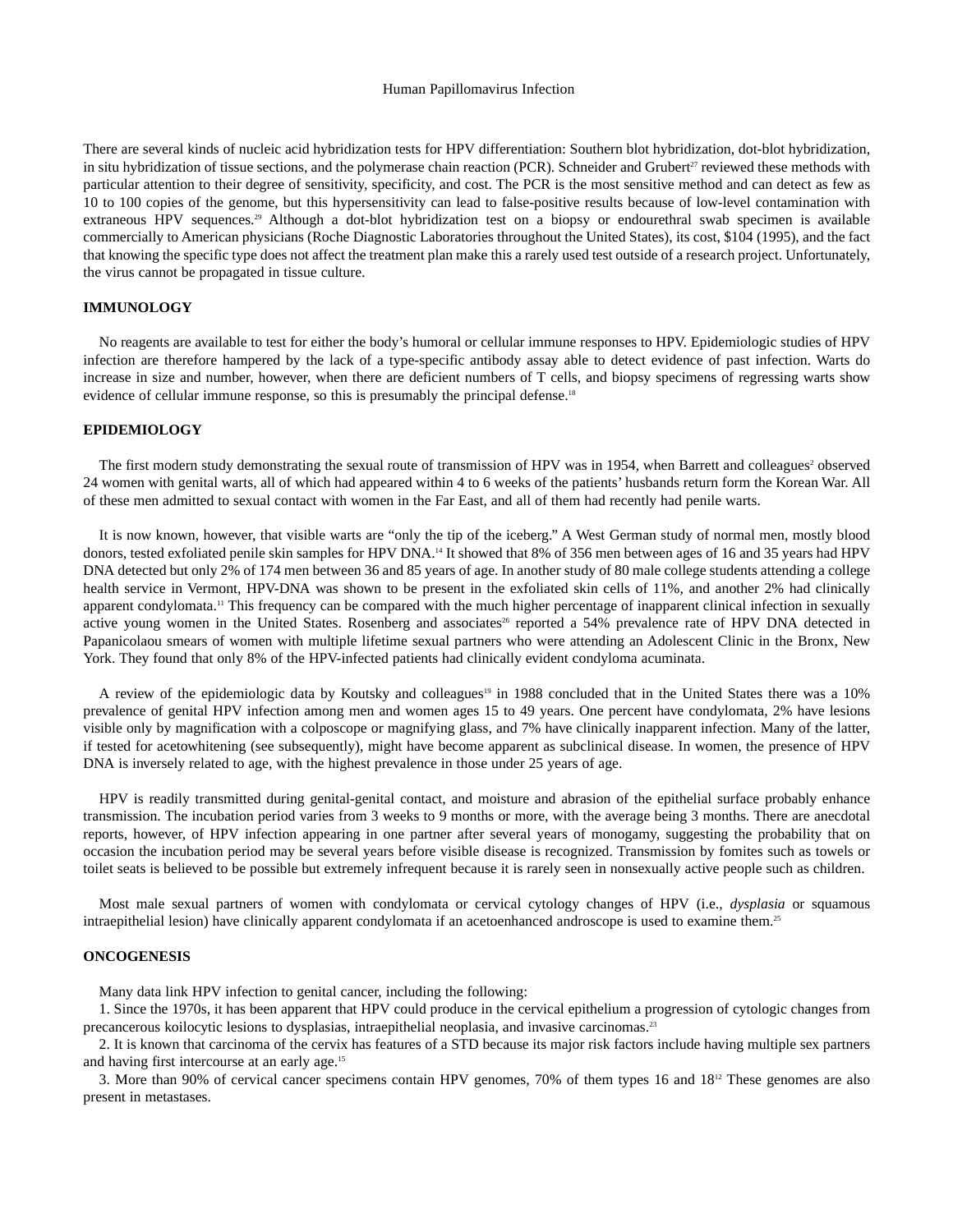4. There is an increased risk of cervical neoplasia in the consorts of men with penile condylomata.<sup>4</sup> An epidemiologic study of Hispanic women with cervical cancer showed that cases and controls did not differ in their number of sexual partners; however, the cancer patients were five times more likely to be married to a husband who reported having had 20 or more sexual partners than the control partners.<sup>32</sup>

5. Cervical cancer is nearly unknown among celibate Catholic nuns and other virgins 17

6. Penile carcinomas contain HPV DNA in half of those sampled in one study<sup>21</sup>; 40% contained type 16 HPV and 9% type 18.

7. An epidemiologic study of patients with anal carcinoma revealed that histories of receptive anal intercourse and genital warts were both risk factors for its developments.<sup>7</sup>

Obviously the preceding data are far from accomplishing Koch's postulates regarding cause and effect, but the data definitely suggest that HPV is at least a major factor, or cofactor, in the pathogenesis of genital epithelial cancer. The previous data are enough evidence, however, to support those who argue that by vigorously treating men, the frequency of cervical cancer in women can be reduced in future years.<sup>10</sup>

#### **CLINICAL MANIFESTATIONS**

Classic condyloma acuminata are the most frequent form of genital warts (Fig. 1). They are soft and flesh-colored, have an irregular surface, and are 2 to 5 mm in diameter. They can appear anywhere on the anogenital area but are most common on the frenulum, the coronal sulcus of the penis, and inside the preputium. Papular warts are a subset of condyloma acuminata lesions; are usually multiple, 1 to 5 mm in diameter frequently darker than the surrounding skin, with a smooth surface; and are seen principally in relatively dry areas such as on the penile shaft. With androscopy, punctate red spots on the surface representing loop capillaries can frequently be seen, which are pretty well typical of HPV lesions, both classic condylomata and papular warts. Condyloma plana (or *flat condylomata*) are areas of either normal-appearing or slightly elevated skin that are acetowhite and that on biopsy demonstrate the histologic picture of HPV infection; these are considered to be subclinical infection.



**FIGURE 1.** Classic condyloma acuminata lesion.

The presence of perianal condylomata does not indicate that rectal intercourse must have occurred because vaginal secretions containing the virus can easily reach the perianal region during heterosexual intercourse, and the virus seems to find moist areas, such as the perianal skin and under the prepuce, hospitable for its growth. The presence of exophytic condylomata visible in the urethral meatus does not warrant further urethroscopic investigation, as Rosenberg and colleagues<sup>25</sup> found no proximal urethral involvement in any of the 51 men they examined with endoscopy because of condylomata in this location.

The natural history of anogenital warts is that 17% of untreated warts spontaneously disappear by 16 weeks and 70% by 2 years.<sup>30</sup>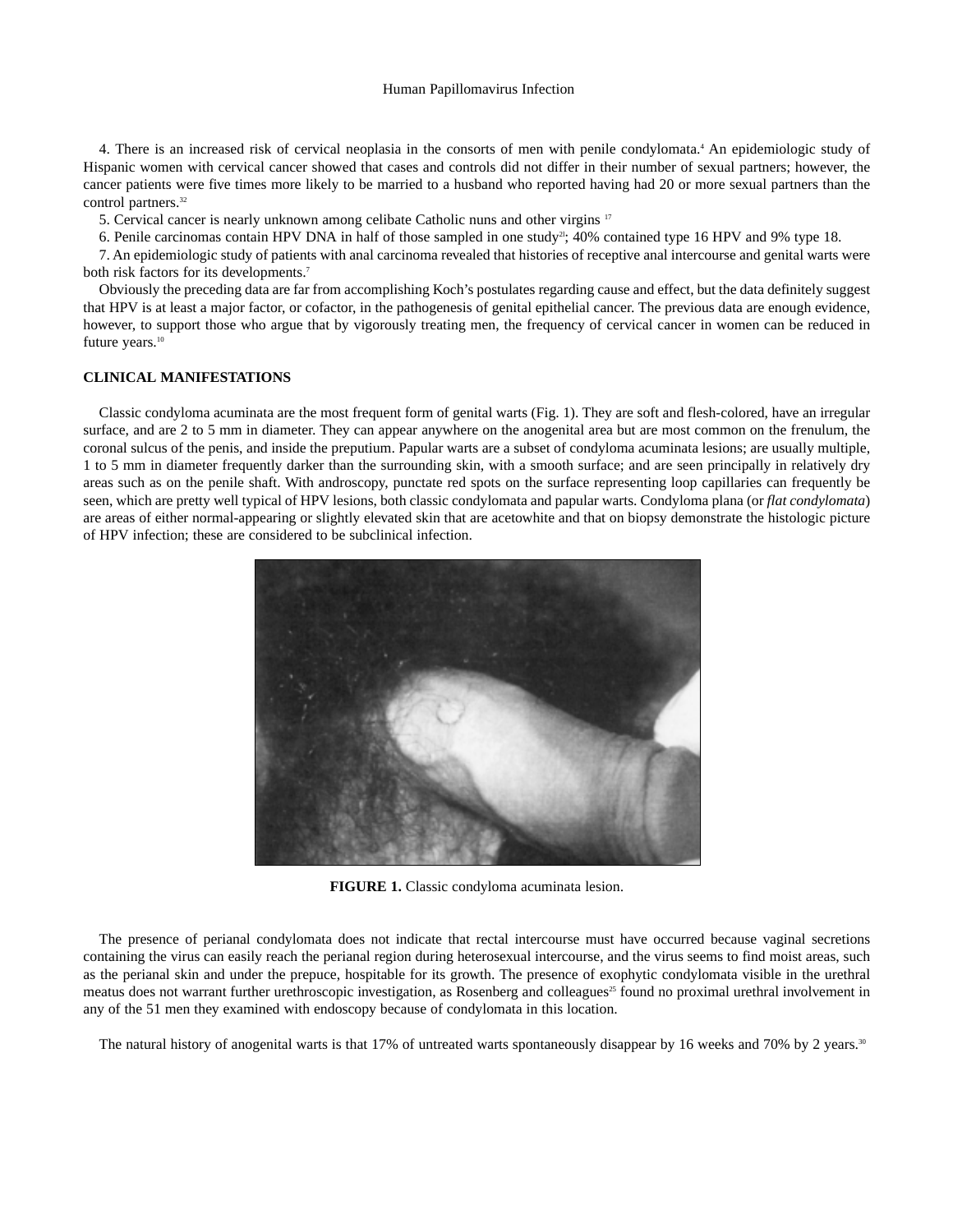## **ANDROSCOPY**

During the past decade, there have been several reports of the usefulness of the gynecologist's colposcope in examining the male patient suspected of having HPV infection, especially if preceded by the application of 5% acetic acid (i.e., household vinegar).10,28 The combined procedure when used on male patients is called *acetoenhanced androscopy* and is indicated for all men whose sexual partners of either sex have been diagnosed with (1) condyloma acuminata, squamous intraepithelial lesion, or cervical cancer or (2) who present for a complete evaluation for a possible STD either because of an unprotected sexual contact or because they have clinically evident condylomata or other STD.

The importance of properly examining the male sexual partners of women with one of the above-mentioned lesions was demonstrated by Sedlacek and coworkers." His group examined 51 men who were the sexual partners of women who had biopsyproven condyloma. Although only 8 of the 51 men had papules identified with the naked eye and confirmed histologically, all 51 demonstrated acetoenhanced lesions with androscopy, and biopsy showed the histologic changes of HPV infection in 45 of them. In another larger study of 199 male partners of HPV-infected women evaluated by Rosenberg and coworkers,<sup>25</sup> acetoenhanced androscopy revealed that 73% had evidence of HPV infection.

#### **Androscopy Method**

The patient, undressed from the waist down, lies on the examining table in the dorsal lithotomy position with his feet in the heel supports. A 5% acetic acid solution in a spray bottle is sprayed over the genitalia and perineum. The solution should be applied liberally, and the patient's buttocks should be on some absorbent material for comfort because he will have to lie there for 3 to 5 minutes before the examination commences as it takes that long for the "reaction" to occur. Most practitioners performing this procedure also soak a 4 x 4 gauze pad with the solution and wrap it around the penis to ensure continuing contact with the skin.

Using either a colposcope or a strong magnifying glass, the entire genital-scrotal- perianal area should be carefully searched for condylomata, which may or may not be acetowhitened; whitening of an area of otherwise normal-appearing skin indicates a subclinical infection (condyloma plana). Sometimes that white area has a slight thickened appearance under magnification. Many authors recommend obtaining a biopsy specimen of all but the most obvious genital warts on males<sup>10,29</sup>; however, most practitioners, including the author, rely on their vision, magnification, and the results of the acetic acid test to make the diagnosis. Unfortunately, not all condylomata turn white with acetic acid. In the author's experience, only about half of clinically obvious condylomata are acetowhite positive; however, the application of this solution has frequently identified small papules, which under magnification are obviously HPV infection but that would have been missed without this added test. Unfortunately, acetowhitening is not specific for HPV, and other skin conditions, such as an abrasion, eczema, or monilial dermatitis can give a false-positive test; however, the magnified surface scanning should readily distinguish whether this is condyloma. If perianal condylomata are observed, anoscopy should be performed.

Lesions that may be misidentified as condylomata include pearly penile papules (those normal coronal papules appearing during adolescence in perhaps 5% of males) and sebaceous and follicular hyperplasia, both producing 1 to 3 mm smooth swellings located on the proximal third of the penis, the latter usually having a hair emerging from it (sometimes so small it can be seen only with the androscope). Both of these lesions are perfectly normal.

The urethral meatus should also be examined by everting each side with the examiner's thumbs, allowing magnified inspection of up to a centimeter of the distal urethra, the location of most urethral condylomata.

It should be noted that minor degrees of acetowhitening of the scrotum (without abnormal thickening of the skin) are frequently seen and are best left unexplained and observed rather than biopsied. Rosenberg and coworkers<sup>25</sup> observed but did not treat 17 such patients and observed regression in 35% of them. This "condition," whatever it is, deserves further study.

# **TREATMENT**

Although condylomata can disappear spontaneously after several months, aggressive treatment of clinical lesions seems likely to reduce the chance of further transmission. There is no scientific evidence of this, however, and the Centers for Disease Control in their 1993 STD Treatment Guidelines has actually suggested that their removal is primarily for cosmetic reasons.<sup>6</sup> As mentioned before, however, other authorities believe they should be treated aggressively in both men and women to reduce the frequency of cervical cancer.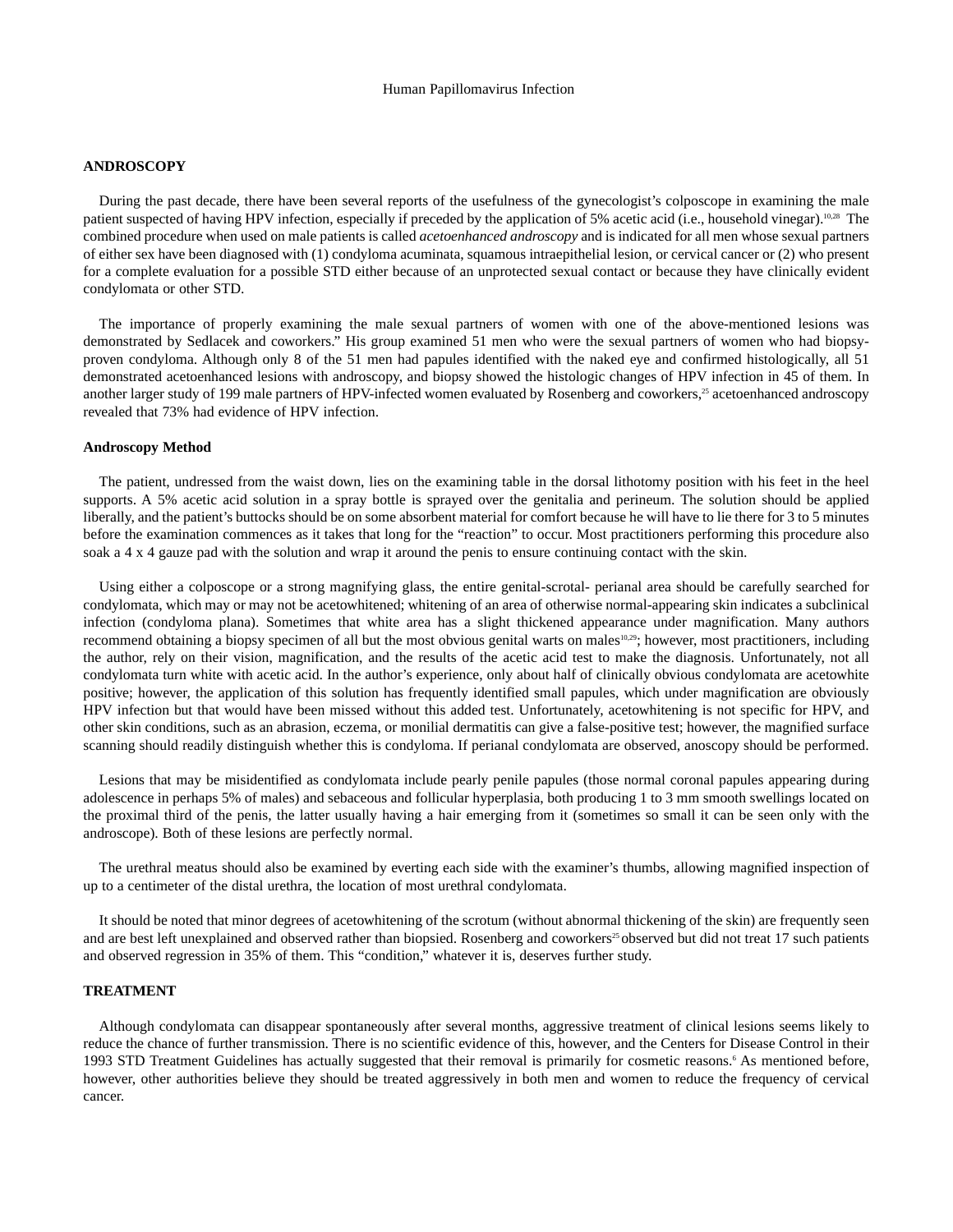For most primary care providers, the choice of a treatment modality for anogenital condylomata of the male rests between podophyllin, trichloracetic acid, 5-fluorouracil, or cryosurgery with liquid nitrogen. lntralesional injection of interferon has been studied in several randomized trials; not only was the remission rate not as good as the older methods, but also it has a 21 % to 25% recurrence rate, and the cost for a series of treatments was high, \$1500 in 1990.<sup>20</sup> An even more expensive modality is carbon dioxide laser therapy. It requires local anesthesia, in the male, at least, and there is little evidence to suggest that its remission of recurrence rates are better than other much less costly treatments. It does, however, have a role in treating either extensive or refractory lesions.

# **Cryotherapy**

Freezing the wart and a few small millimeters of surrounding tissue can induce remissions in most cases of condyloma in the male, although about a third of cases recur within the next 12 months. This should probably be the treatment of choice for most primary care practitioners.

Liquid nitrogen is the usual cryogen. The author's practice is to dip a cotton swab into a styrofoam cup containing some liquid nitrogen and then apply the swab to the lesion keeping it a frozen-white for 40 seconds. This is mildly painful for the duration of the treatment and for a few minutes thereafter. This treatment is repeated every 2 weeks until the wart is gone and the area smooth. It is theoretically important to include freezing of a small margin of normal-appearing tissue surrounding each wart because HPV DNA has been found in the skin as far out as 50 to 10 mm from the visible wart (Fig. 2).



**FIGURE 2**. Frozen area including several millimeters of tissue surrounding the condyloma.

Over the next few days, the treated area will show signs of mild inflammation and will then probably blacken (Fig. 3). Treatment on a weekly basis is complicated by the presence of either acute inflammation or the blackening obscuring the size of the remaining wart, so 2-week intervals between treatments seem optimal. About a third of penile lesions require only one treatment before resolution, and almost all are gone with the above-mentioned regimen by 8 weeks. At that point, there is just an area of hypopigmentation (Fig. 4) left to identify where the treatment has been applied. This is most noticeable on dark-skinned patients, but even with them repigmentation occurs within a few months.

**FIGURE 3.** Clinical appearance of treated area l week after cryosurgery.

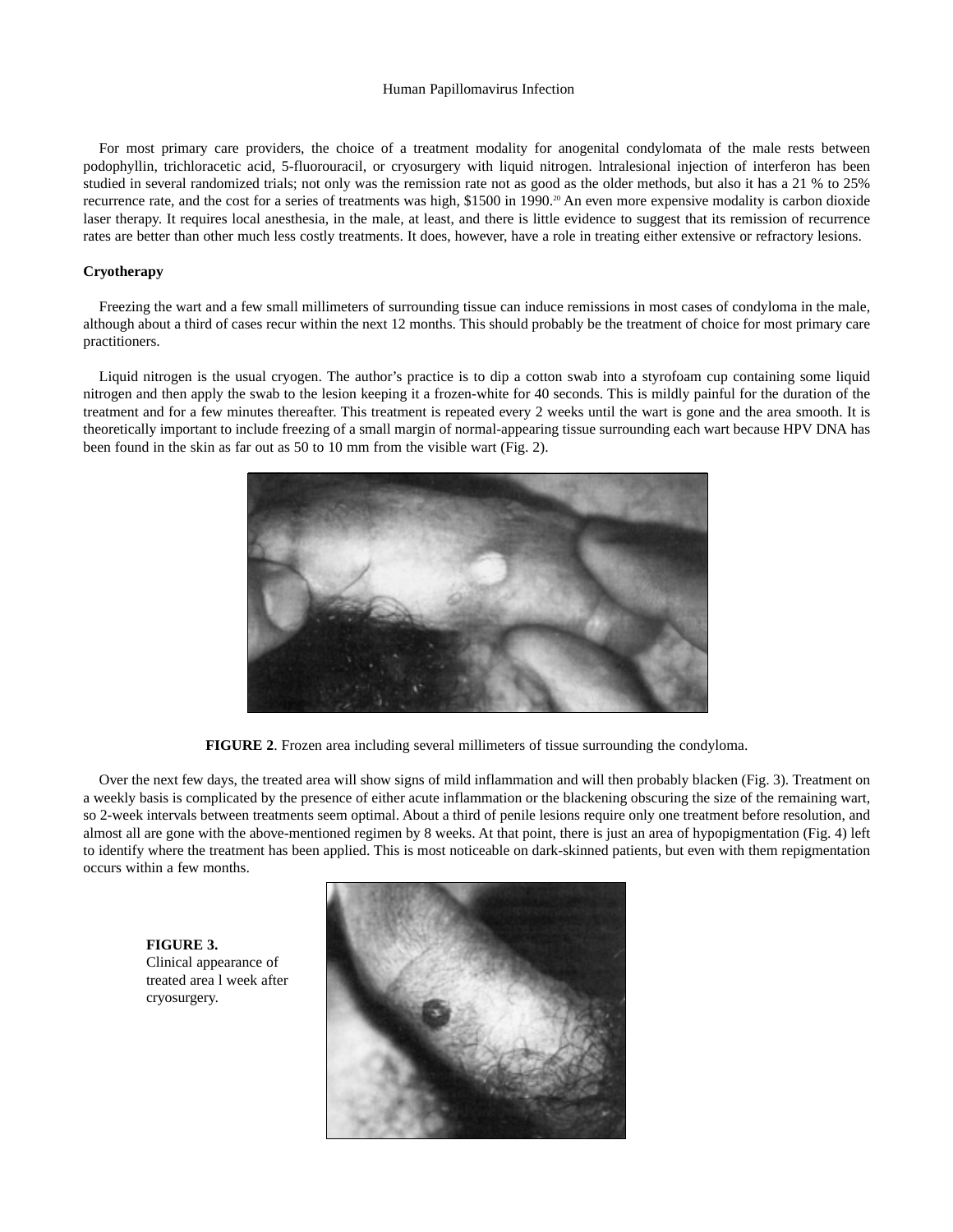

**FIGURE 4.** Hypopigmented area present 2 months after a series of cryosurgical treatments of condyloma.

Unfortunately, liquid nitrogen evaporates slowly in its container, and therefore it is not cost-effective for primary care physicians in solo or small group practices to maintain a supply. The development of a canister containing dimethyl ether and propane (Histofreezer®) for cryosurgery has eliminated this problem (Fig. 5). This closed container does not lose the cryogenic mixture by evaporation during storage between patients, and at least 15 patients can be treated with each canister. Its effectiveness is probably comparable to liquid nitrogen.9 The device uses a disposable hollow applicator to carry the mixture down to the treatment head, and it is used as described previously.



**FIGURE 5.** Cryosurgical unit (Histofreezer®) in position to begin treatment of condylomas. (Held by patient for demonstration purposes only.)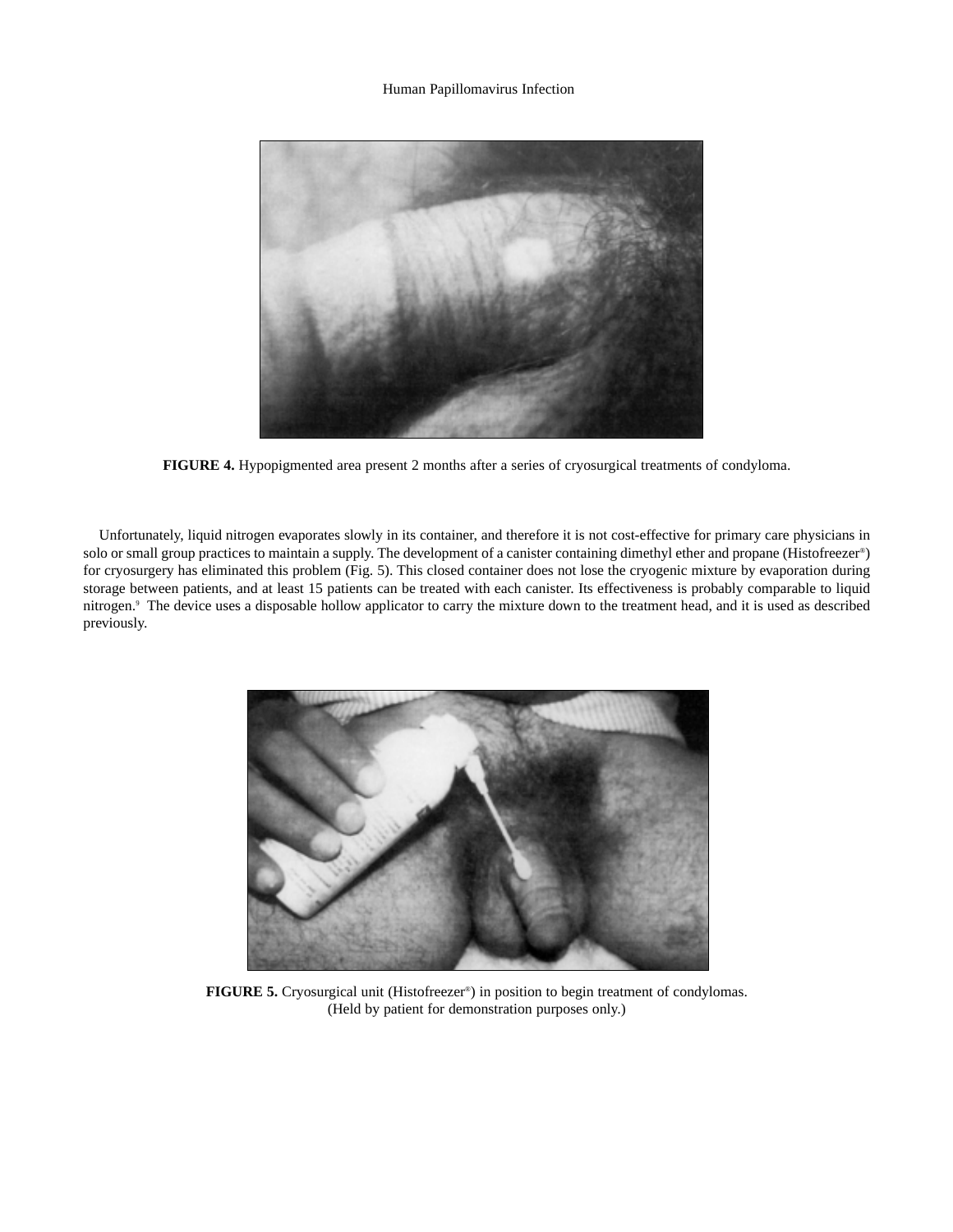# **Podophyllin**

Podophyllin resin is an extract from the May apple (mandrake) plant. It is perhaps the most widely used treatment for treating the male with condyloma; however, its cure rates have ranged from only 22% to 77%, with recurrence rates as high as 74%.<sup>20</sup> It is mainly effective on warts that are either located on mucosal tissue (meatus, anal canal) or other moist areas (perianal, preputium), and it is less effective for keratinized lesions (penile). The usual formulation is 25% in tincture of benzoin (Podofin), and this is touched to the lesion using a cotton-tip swab, taking care to use a new swab whenever it is dipped into the bottle containing the podophyllin solution to avoid possible cross-contamination. The patient is instructed to wash the solution off in 4 to 5 hours. Treatment is repeated weekly in the physician's office, and six or more treatments may be necessary. There is a milder inflammatory reaction than is seen with liquid nitrogen and much less discomfort.

Podophyllotoxin, one of the active components of the podophyllin resin (Condylox), has been approved by the Food and Drug Administration for self-application at home, but because of the possibility of systemic absorption is not recommended for perianal or mucosal lesions. Its efficacy is similar to podophyllin.<sup>31</sup> It is applied to the lesions every day for 4 consecutive days each week until either the lesion is gone or four weekly treatment segments are completed. Failure at that point to go into remission indicates another treatment modality should be tried.

## **Trichloroacetic Acid**

Chemodestruction with acids such as trichloroacetic (TCA) has been used for many years in treating condylomata. Although TCA has been recommended as being suitable for home treatment (applying the acid to the lesion every other day until remission or 4 weeks have passed), because of the risk of skin irritation or ulceration, most physicians prefer to apply the caustic themselves on a weekly or twice weekly regimen. Other authors have abandoned the use of this form of chemodestruction because of the wide variety of more controllable therapies available.3 One randomized clinical trial of TCA indicated that its effectiveness and and frequency of local adverse reactions were comparable to cryotherapy.13

## **5-Fluorouracil**

Although the Food and Drug Administration has not approved the use of 5% 5-fluorouracil (5-FU) cream (Efudex) for condyloma, it is being used by physicians as a result of (uncontrolled) clinical trials, in which from 10% to 73% of patients with condylomata went into remission, as did 25% and 95% of men with urethral lesions. This antimetabolite drug is more commonly used to treat a variety of skin neoplasms and precancerous lesions such as actinic keratosis. It has been used by clinicians for treating urethral condylomata for 20 years since Dretler and Klein<sup>8</sup> in 1975 treated 2 such patients with 5% 5-FU by means of daily instillation of the cream and found that 19 of 20 visible visible condylomata were eradicated quickly, usually within 3 to 8 days. It can also be used on more routine anogenital condylomata, however, apparent or subclinical, with good effect.

# **METHOD**

**Urethra.** Instill 0.5 ml of the 5% 5-FU cream using a tuberculin syringe without a needle, and "milk" it to the proximal Urethra. Use nightly after voiding for 3 nights, then every other night to tolerance or visible and symptomatic remission. Adjust the treatment frequency as indicated by individual patient response. The significant adverse effect is local irritation; to prevent irritation of the scrotum, a scrotal support with a penile aperture as well as a condom should be worn through the night and the adjacent thighs protected with petrolatum ointment.

**External Skin and Anus.** Apply a thin film at night to the lesion on 2 consecutive days per week or daily to tolerance. The adjacent skin also needs to be protected as previously with petrolatum ointment, a scrotal support, and a condom.

# **FOLLOW-UP**

All patients with condyloma acuminata, as with patients with any STD, should be offered tests for other STDs at the time of diagnosis. In the author's practice, this consists of serologic tests for human immunodeficiency virus (HIV) and syphilis and a firstvoid urine sample with dipstick leukocyte esterase as a screen for gonococcal or chlamydial urethritis. If the dipstick is positive, an endourethral swab is obtained for culture (or DNA probe) for chlamydia and gonococcus. A discussion of safer sex practices is also indicated. After complete remission, the author advises patients to return for repeat examinations with acetoenhanced androscopy every 2 months until they have been in continuous remission for 12 months, after which their chance of relapse is quite low and they need to be seen only if there is a relapse.